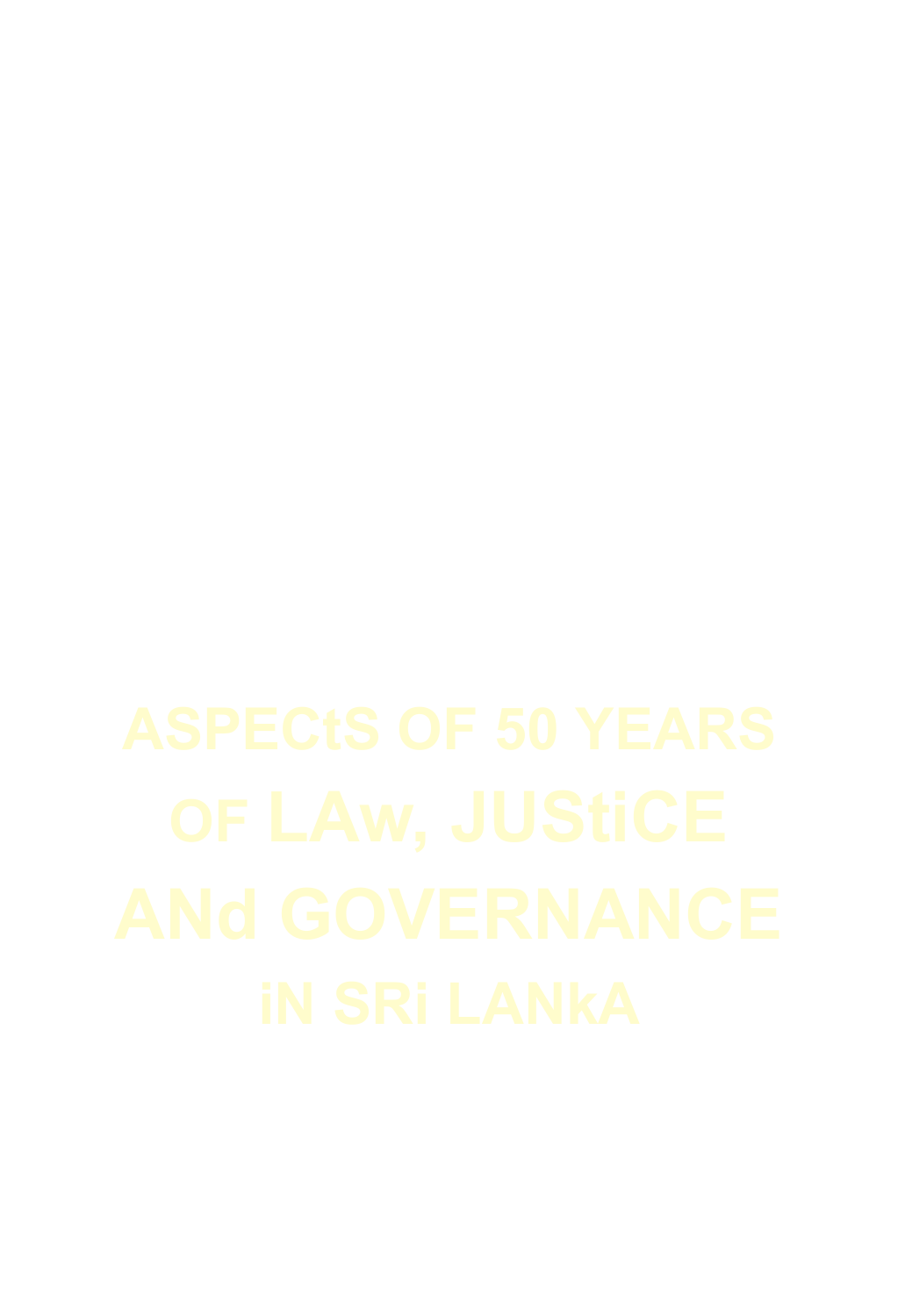# **Law & Society Trus**

3, Kynsey Terrace Colombo 8 Sri Lanka

*Aspects of fifty years of Law, Justice & Governance in Sri Lanka*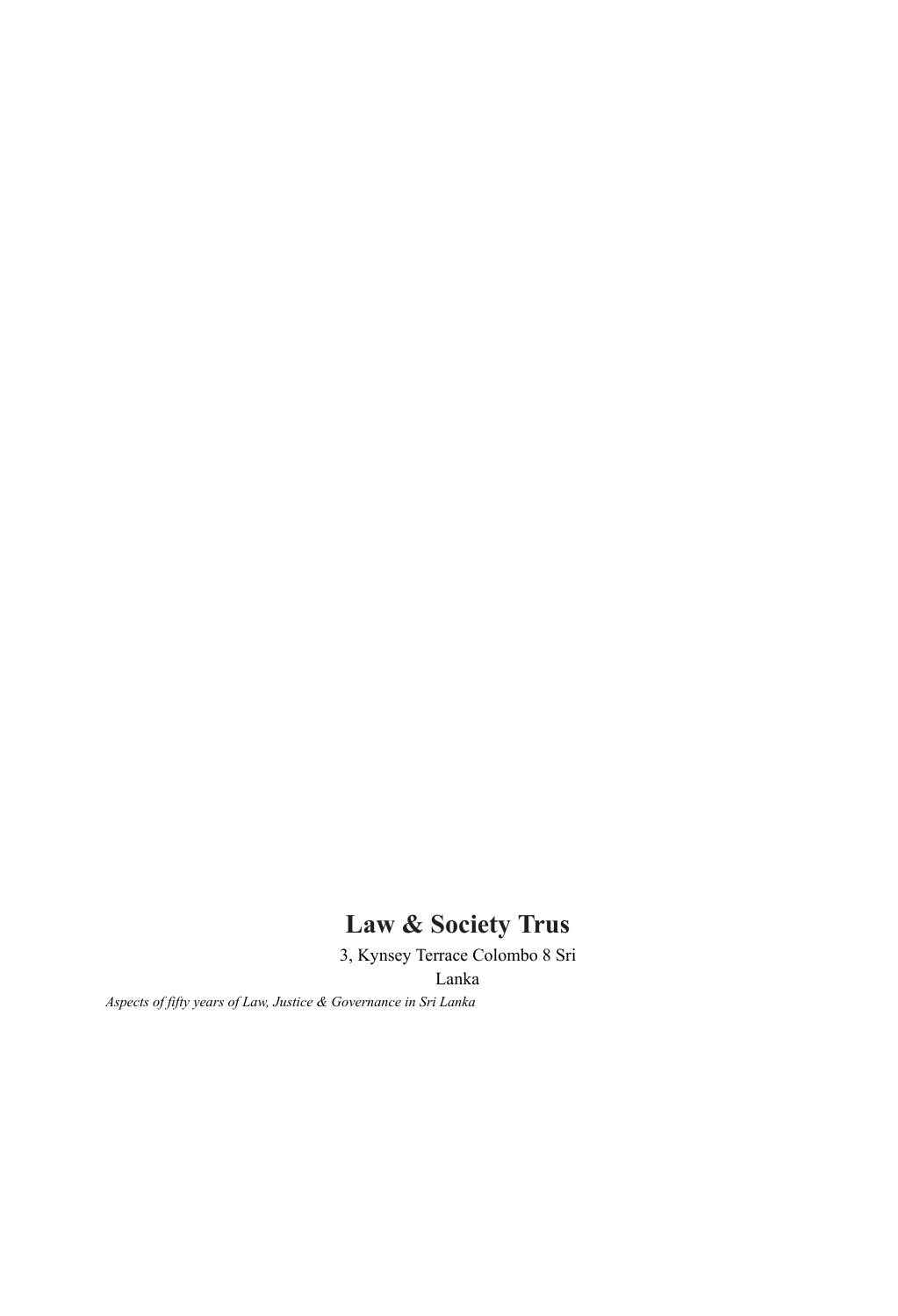© Law & Society Trust

March 2005

ISBN 955 - 9062 - 97 - 2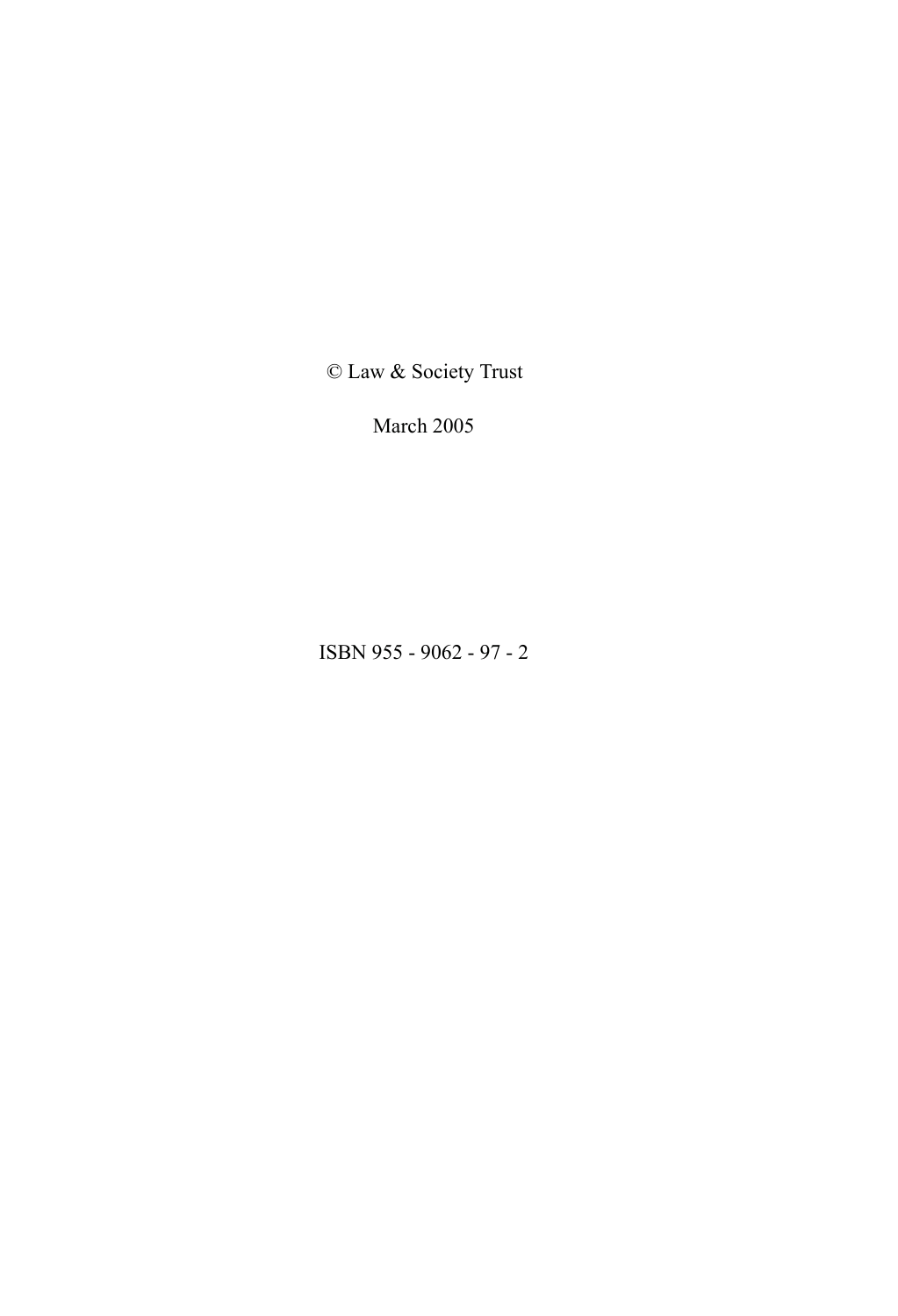*II Aspects of fifty years of Law, Justice & Governance in Sri Lanka*

# **Contents**

Fifty Years of Civil Society Activism in Sri Lanka 1

A General Overview of the Media in Sri Lanka since Independence 33

Judiciary

The Human Rights Commission and the Ombudsman 77

"Engaging in Participatory Law Reform" 95 *The role of the Law Commission as a Legal Institution in Sri Lanka*

'Justicising' the Law: 137

*Public Accountability of the Sri Lankan Legal Profession during the past 50 years*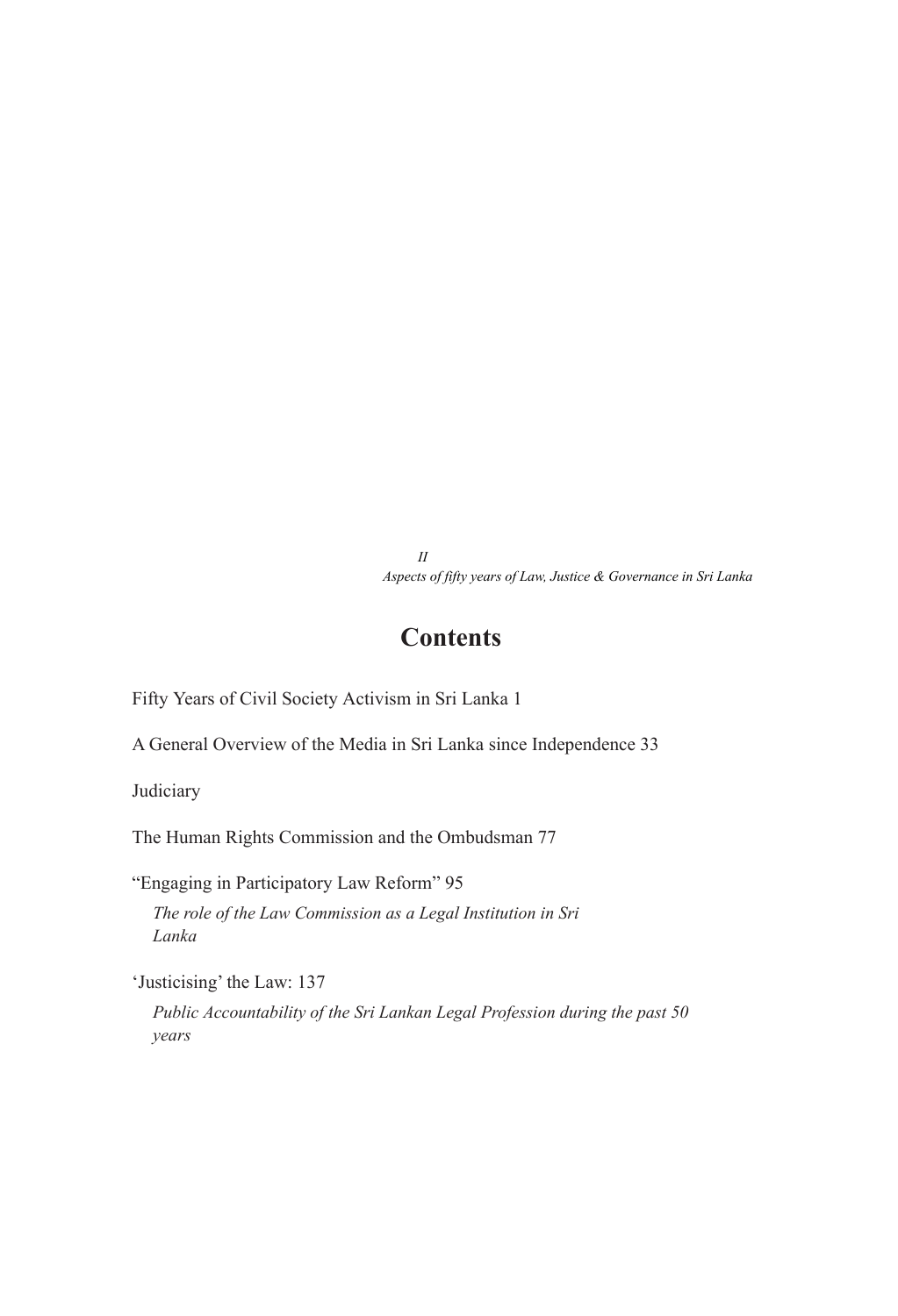Commercial Law 163

Fifty Years of Sri Lanka's participation in International Trade 185

*Is there anyone out there who is watchful in the Public Interest?* A brief Examination of Privatisation and the importance of Regulatory Regimes 205

An Appraisal of the Income Tax Laws of Sri Lanka: A Human Rights Perspective 213

- A General Overview of the National Intellectual property regime in Sri Lanka since Independence 229
- Criminal Law in Sri Lanka 225

General Overview of the Police System in Sri Lanka 269

A General Overview of the Prison System in Sri Lanka since Independence 303

A General Overview of Labour Law in Sri Lanka since Independence 321

Wither Environmental Law in Sri Lanka: 351 *Tracing 50 Years of Environmental Law in Sri Lanka*

Her Opportunities and Her Rights: The Dilemma of the Migrant Worker 373

The Story of National Security Laws in Sri Lanka 399

The Law relating to Children in Sri Lanka after Independence: *A General Overview* 435

*III Aspects of fifty years of Law, Justice & Governance in Sri Lanka*

# **Contributors**

# **Fifty Years of Civil Society Activism in Sri Lanka**

*Bradman Weerakoon*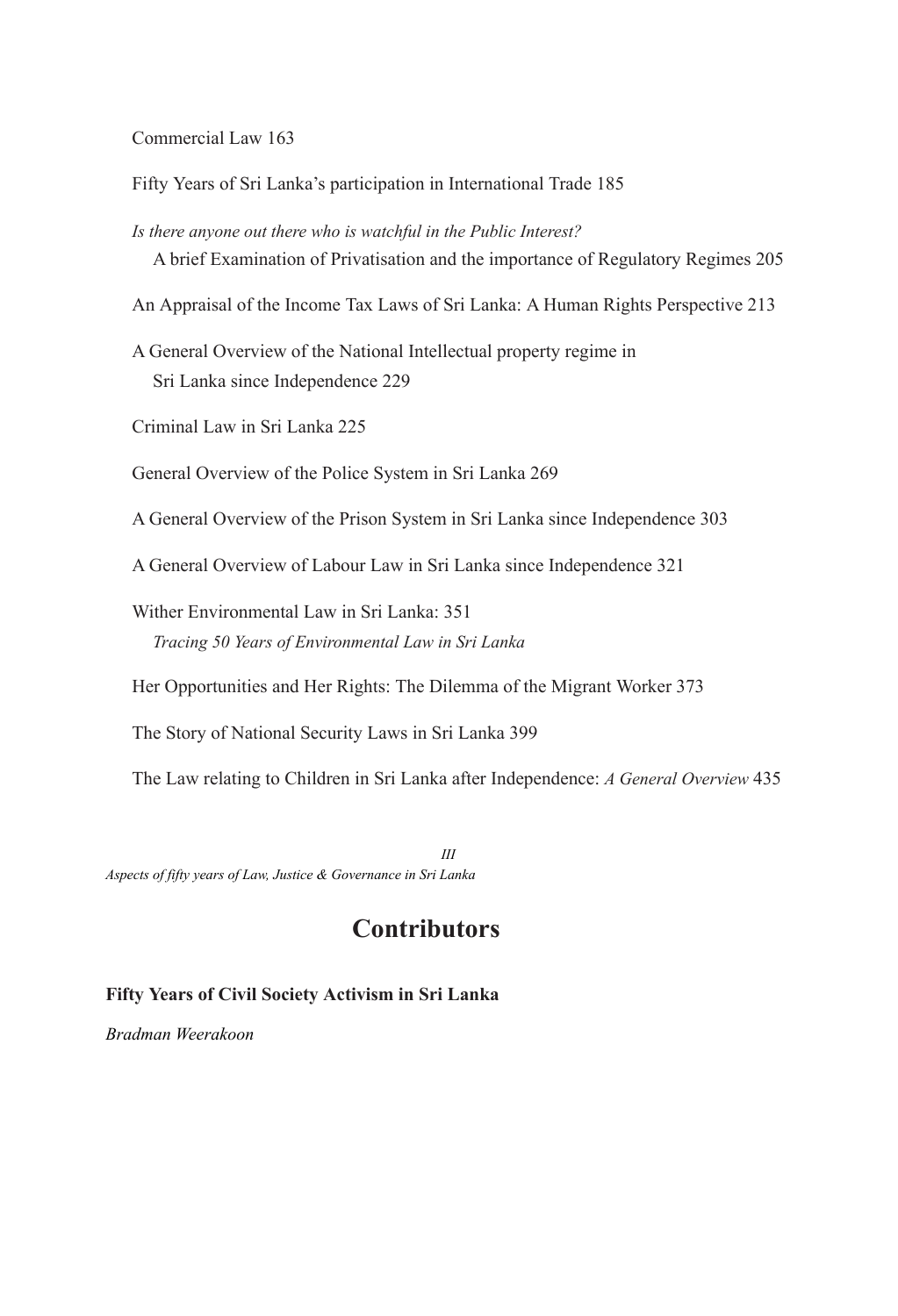# **A General Overview of the Media in Sri Lanka since Independence**

*Victor Gunewardena*

## **Judiciary**

*R.K.W. Goonesekere*

# **The Human Rights Commission and the Ombudsman**

*Ambika Satkunanathan*

**"Engaging in Participatory Law Reform" The role of the Law Commission as a Legal Institution in Sri Lanka**

*(Dr.) Jayantha de Almeida Guneratne*

**'Justicising' the Law: Public Accountability of the Sri Lankan Legal Profession during the past 50 years**

*Kishali Pinto-Jayawardena*

#### **Commercial Law**

*Indira Nanayakkara*

## **Fifty Years of Sri Lanka's participation in International Trade**

*Dr. Saman Kelegama*

# **A brief Examination of Privatisation and the importance of Regulatory Regimes**

#### *Chanaka de Silva*

# **An Appraisal of the Income Tax Laws of Sri Lanka: A Human Rights Perspective**

*Shivaji Felix*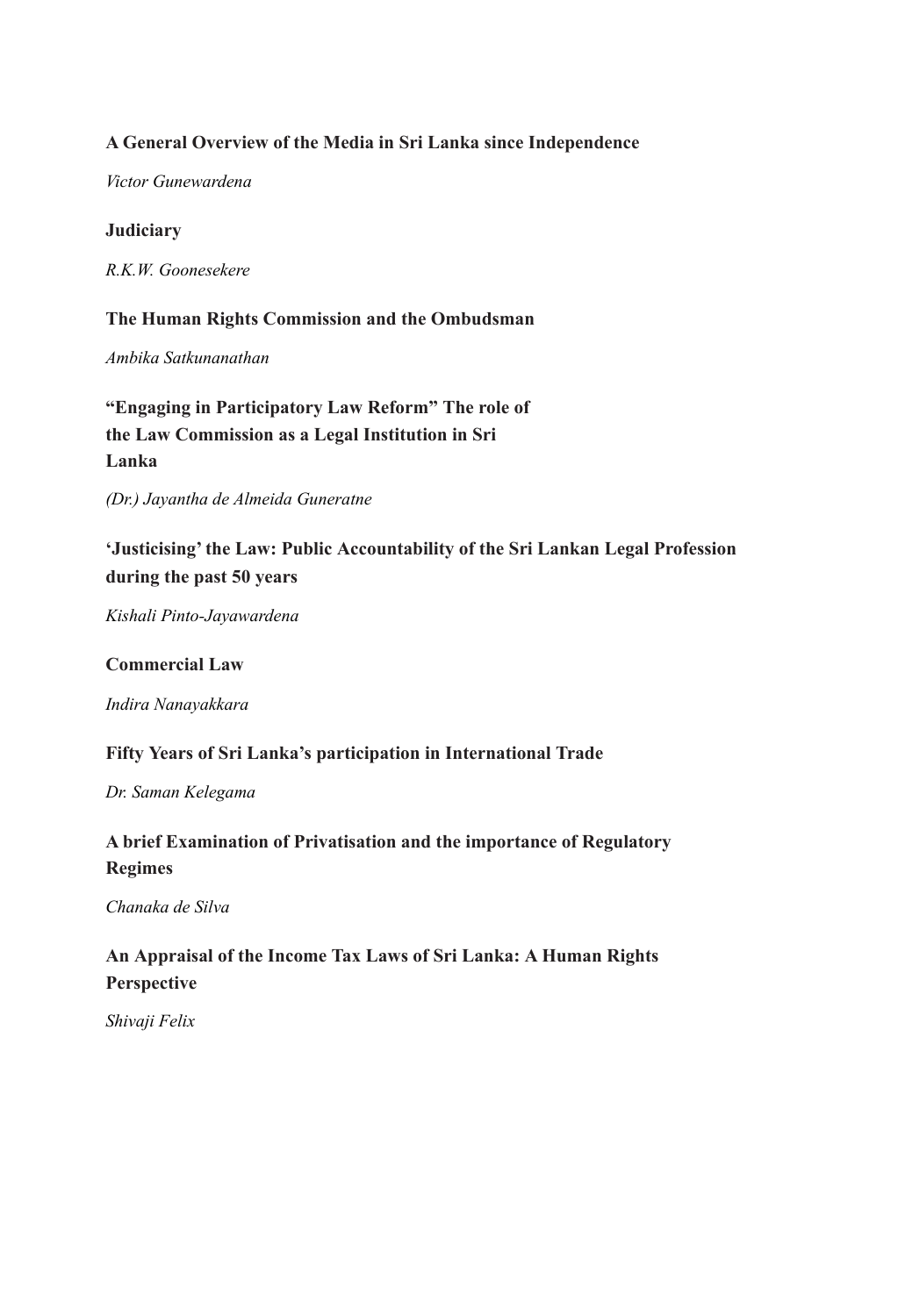*IV Aspects of fifty years of Law, Justice & Governance in Sri Lanka*

# **A General Overview of the National Intellectual property regime in Sri Lanka since Independence**

*Dr. D. M. Karunaratne*

## **Criminal Law in Sri Lanka**

*Dr. Buvanasundari Buvanasundaram*

## **General Overview of the Police System in Sri Lanka**

*Chandra Fernando*

### **A General Overview of the Prison System in Sri Lanka since Independence**

*H. G. Dharmadasa*

**A General Overview of Labour Law in Sri Lanka since Independence**

*Geoffrey Alagaratnam*

**Wither Environmental Law in Sri Lanka: Tracing 50 Years of Environmental Law in Sri Lanka**

*Dr. Sumudu Atapattu*

# **Her Opportunities and Her Rights: The Dilemma of the Migrant Worker**

*Shyamala Gomez*

# **The Story of National Security Laws in Sri Lanka**

#### *J. C. Weliamuna*